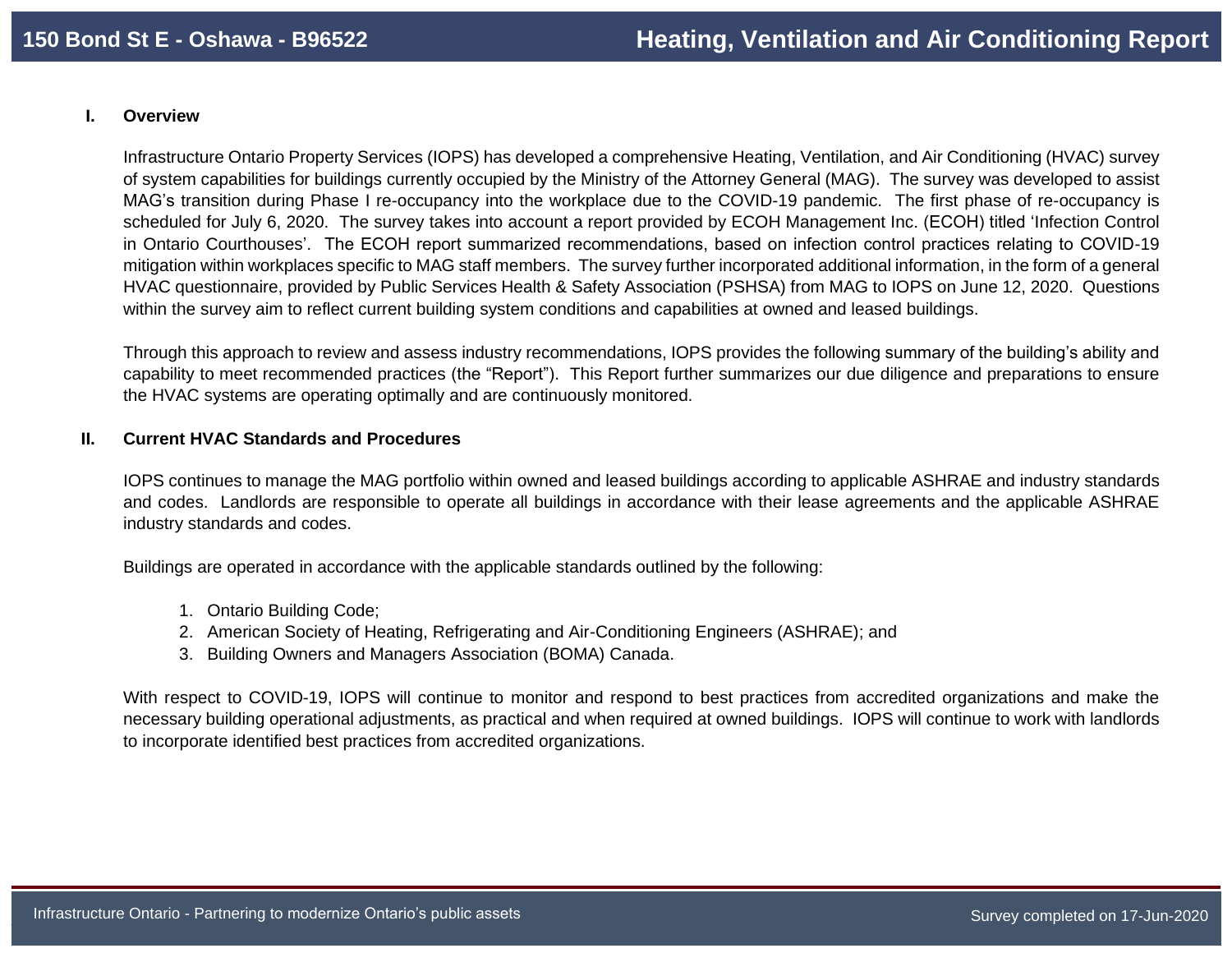## **III. HVAC Survey Parameters**

The results presented below were obtained through a comprehensive HVAC survey completed by IOPS field staff, IOPS sub contractors, Public-Private Partnership (P3) provider or third-party landlords. Surveys were sent on June 16<sup>th</sup>, 2020 to the appropriate building maintenance operator to complete the survey based on their knowledge of buildings. A full assessment of the entire MAG occupied premises was not completed at the time of the survey.

The survey sought to ascertain the HVAC conditions including, but not limited to the following: the current air filter rating, carbon dioxide (CO2) levels (ventilation) within the buildings, relative humidity (RH), and other indoor air quality (IAQ) parameters. Measurements of these indoor air quality parameters were obtained through building automation systems (BAS) and field validation.

# **IV. HVAC Survey Findings**

A summary of key survey results are listed below:

## *Air Filters*

- The building has air filter(s) with MERV-13.
	- o Filter conditions are monitored by Project Co. using BAS with alarms notifying facility maintenance staff when filters need to be changed.

## *Humidity*

- Building operates between 40% and 60% RH during the cooling season.
- Building operates between 40% and 60% RH during the heating season.

## *Ventilation*

- The average  $CO<sub>2</sub>$  reading at this building is 425 ppm, which is within ASHRAE 62.1  $CO<sub>2</sub>$  recommended maximum limit of 1000 ppm and Health Canada and the ECOH Report recommended maximum limit of 850 ppm.
- The building's air handling unit (AHU) schedules can be modified.
- The washroom exhaust fan schedule can be adjusted.

# *Summary HVAC Survey Findings*

- The building operates within acceptable IAQ parameters as outlined in applicable standards and codes.
- Further follow-up with AFP-OPS is required with regard to ASHRAE ventilation standard.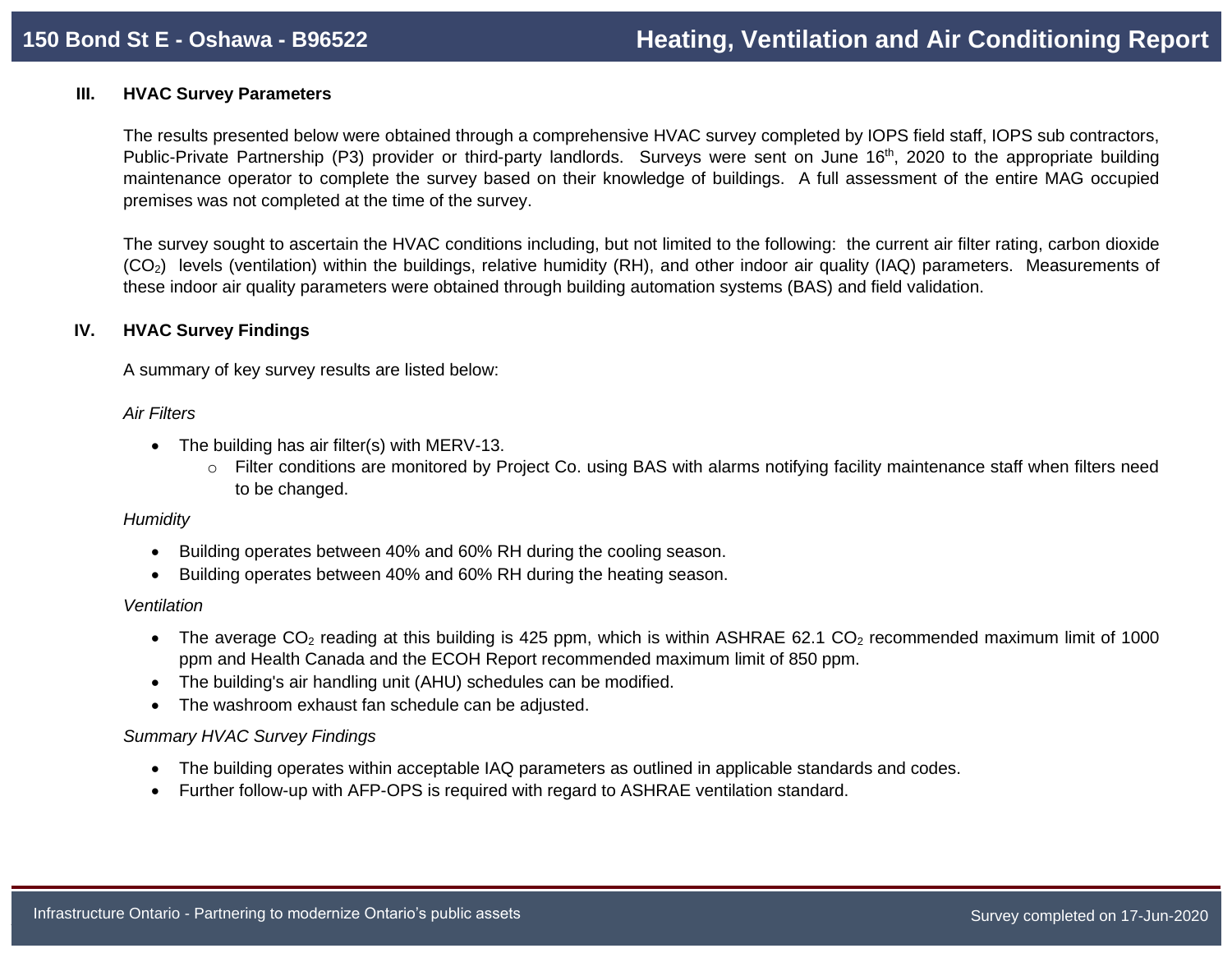# **V. 10-Point HVAC Readiness Plan**

The 10-point plan outlined below is an initiative that is currently being implemented across the IO portfolio to ensure the HVAC systems are operating at an optimal level in accordance with the plan detailed below and evolving recommendations before re-entry. The operational initiatives include both daily rounds and preventive maintenance (PM) activities, such as increased air filter changes, adjusting/reviewing building HVAC operating schedules to optimize outdoor air intake and performing continuous monitoring of selected IAQ parameters. This will be targeted for completion within the owned buildings by June 30, 2020 and efforts continue with landlords to have these measures completed by the end of June. Operational performance of the HVAC systems will be monitored on an ongoing basis throughout occupancy and as recommendations evolve.

Measures have been taken to ensure optimal comfort parameters are achieved. IOPS is committed to implementing the 10 Point HVAC Readiness Plan where systems are capable.

The 10-Point HVAC Plan is outlined below:

- 1. Clean, inspect and maintain AHUs systems (including roof top units, exhaust and return fans).
	- This measure is to ensure the operational effectiveness of the AHUs on an ongoing basis through PMs.
- 2. Replace air filters including inspection and repair as required of filter racks to minimize air leakage.
	- Air filters will be inspected and/or replaced before re-entry.
	- The frequency of air filter replacements will be changed to a 60-day frequency and filter racks will be inspected at the time of the filter change.
- 3. Inspection/testing/repair of all air dampers, where applicable, and replace faulty dampers/actuators as required.
	- Where BAS monitoring is available, actuators and dampers will be monitored and tested on an ongoing basis.
	- Physical inspection of dampers and actuators will be conducted during each air filter change.
- 4. Bypass heat recovery systems where applicable and feasible.
	- The bypass of the heat recovery system will minimize recirculation of unconditioned air throughout the system.
- 5. Maximize outdoor air and reduce/eliminate recirculation. As reasonable and where possible, maximize outdoor air supply as operationally feasible while maintaining CO<sub>2</sub> levels below 800 ppm under normal and predicted maximum occupant loading and adhering to comfort conditions.
- 6. Complete PM for full cooling season start-up/maintenance of cooling systems including cooling towers, where applicable.
	- Completing the cooling season start-up maintenance provides a full inspection and identification of any potential issues with the HVAC cooling system and provides opportunity for system optimization outlined in the recommendations.
	- Comprehensive cooling tower monitoring and maintenance program is currently in place.
- 7. Run AHUs 2 hours prior to and post occupancy while maximizing outdoor air.
	- Adjusting the schedule of the building to 2 hours prior and post occupancy provides increased air exchange and purging of the building environment.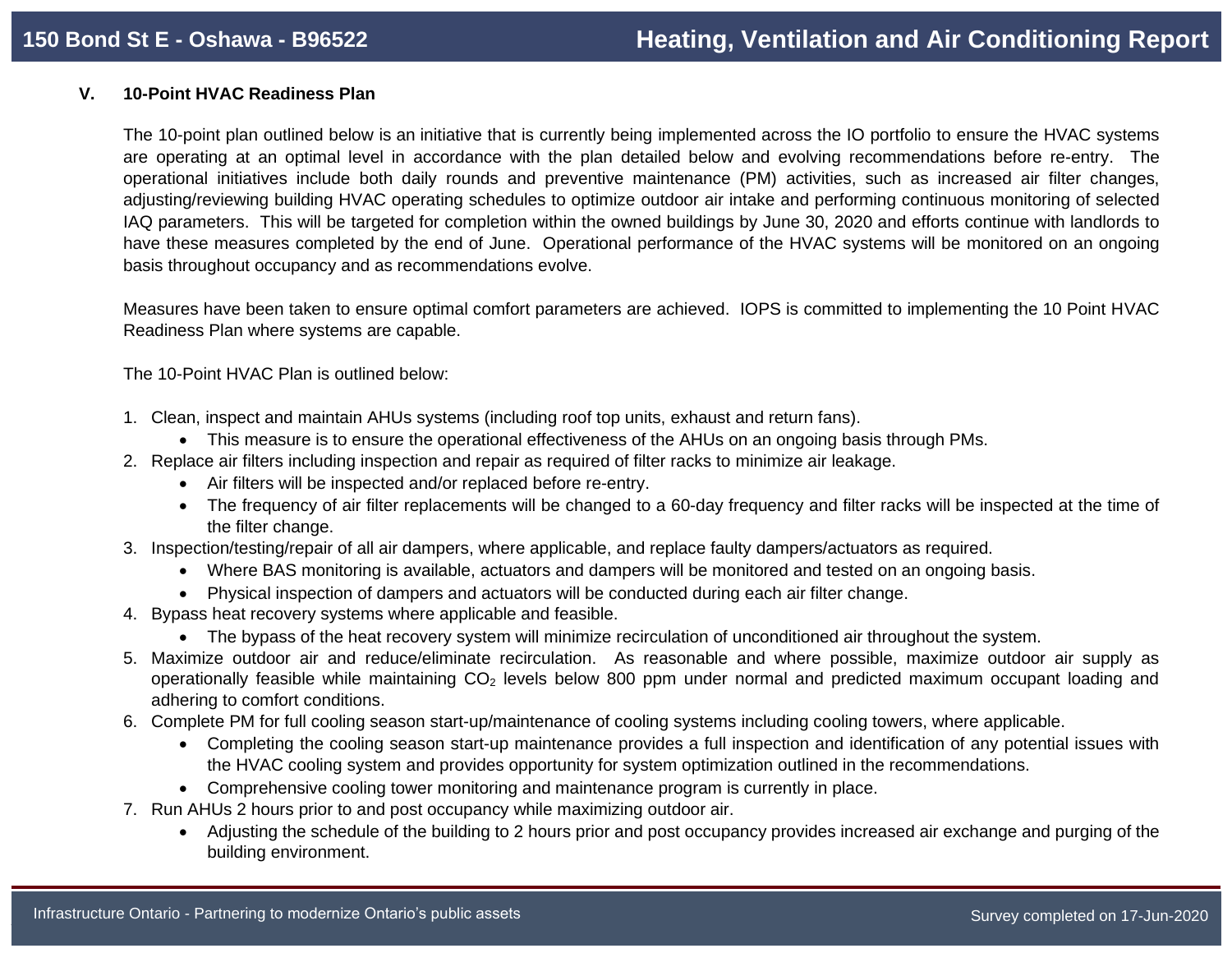- 8. Run washroom exhaust fans according to the extended AHU schedule.
	- Provides increased air exchange in the washroom facilities, where system is capable.
- 9. Testing of operational sequences of BAS for HVAC systems including minor reprogramming as required (e.g. maximizing outdoor air and reduction/elimination of recirculation), where applicable and feasible.
	- BAS sequencing/schedules will be tested prior to re-entry.
	- Daily checks of the BAS system are completed by onsite staff, reprogramming will be completed as conditions dictate.
- 10. Monitor and trend temperature, RH and CO<sup>2</sup> levels on a continuous basis. Use individual data loggers (portable) where BAS capability does not exist.
	- Continuous monitoring of the BAS system allows for ongoing monitoring of building conditions, IAQ and allows for early intervention and action of changing conditions.

## **VI. Continuous Monitoring**

The continuous monitoring of building operational performance is accomplished by performing data trending and monitoring of the BAS system to ensure the building is operating within recommended parameters. Under the P3 model Project Co. provides continual monitoring of the BAS and alarms are programmed to alert the Facility Maintenance staff any time conditions move out of the prescribed bands.

## **VII. Report Limitations**

This Report should be viewed in the context of the various announcements and recommendations from the various levels of government and health authorities – all of which continue to evolve very rapidly.

This Report is intended to initiate a framework towards evolving facility operations and occupant protocols. It is anticipated that such protocols are likely to be updated periodically as best practices, regulatory requirements or operational parameters evolve in relation to building occupancy and corresponding health and safety oversight.

The COVID-19 pandemic has precluded IO or its service providers from conducting any on-site assessments of HVAC systems and equipment at each of MAG's locations. Accordingly, this Report may contain, or be based upon, data or information provided by others, including responses through pre-screened surveys completed by third parties, including landlords and P3 providers. IOPS, in providing this Report, has relied upon such data or information, and did not conduct any independent physical testing, sampling or intrusive investigation.

Neither Infrastructure Ontario, nor anyone acting on its behalf, makes any representation, warranty or guarantee, express or implied, as to the accuracy, completeness, condition, or suitability of the Report or any information contained therein, for the purposes or needs of MAG.